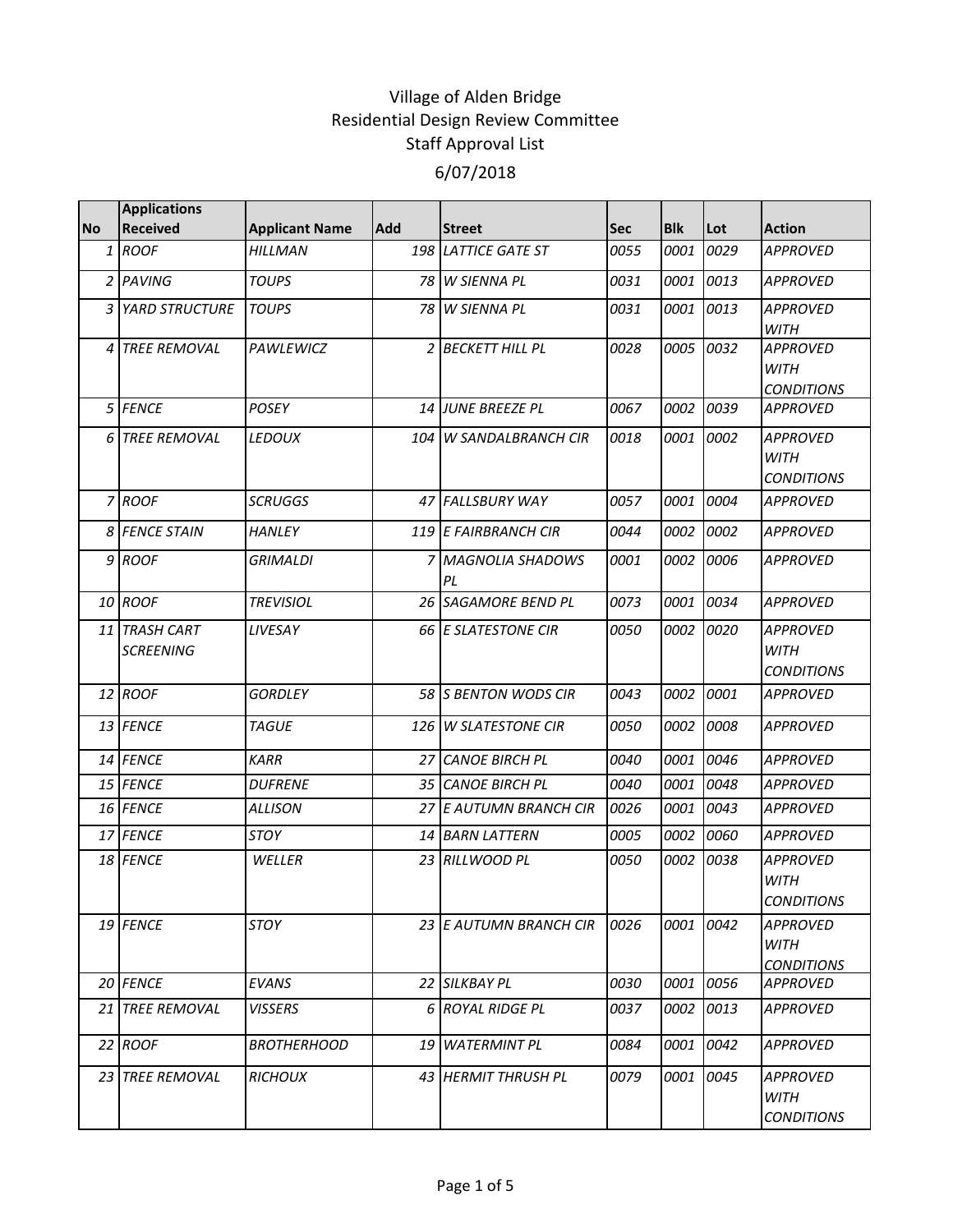|           | <b>Applications</b>    |                       |            |                                 |            |            |       |                                                     |
|-----------|------------------------|-----------------------|------------|---------------------------------|------------|------------|-------|-----------------------------------------------------|
| <b>No</b> | <b>Received</b>        | <b>Applicant Name</b> | <b>Add</b> | <b>Street</b>                   | <b>Sec</b> | <b>Blk</b> | Lot   | <b>Action</b>                                       |
|           | 24 ROOF                | <b>SYMONS</b>         |            | 118 S MERRYWEATHER CIR          | 0082       | 0002       | 0013  | <b>APPROVED</b>                                     |
|           | 25 FENCE               | <b>BORGOGNI</b>       |            | 15 CLARION RIDGE                | 0022       | 0001       | 0025  | <b>APPROVED</b><br><b>WITH</b><br><b>CONDITIONS</b> |
|           | 26 FENCE               | RHUDY                 |            | 31 CANOE BIRCH PL               | 0040       | 0001       | 0047  | <b>APPROVED</b>                                     |
|           | 27 FENCE               | <b>WATSON</b>         |            | 110 E EVANGELINE OAKS CIR       | 0074       | 0003       | 0019  | <b>APPROVED</b>                                     |
|           | 28 FENCE               | <b>SNOWDEN</b>        |            | 18 IN EVANGELINE OAKS CIR 10074 |            | 0001       | 0005  | <b>APPROVED</b>                                     |
|           | 29 ROOF                | <b>GOMEZ</b>          |            | 11 FALLSBURY CT                 | 0058       | 0001       | 0003  | <b>APPROVED</b>                                     |
|           | <b>30 COLOR CHANGE</b> | <b>HOLDER</b>         | 3          | <b>WILLOW POINT PL</b>          | 0033       | 0001       | 0001  | <b>APPROVED</b>                                     |
|           | 31 TREE REMOVAL        | <b>SHUMATE</b>        |            | 30 BAYLRK PL                    | 0009       | 0001       | 0024  | <b>APPROVED</b>                                     |
|           | 32 FENCE               | <b>HARPER</b>         | 146        | <b>W SLATESTONE CIR</b>         | 0050       | 0002       | 0005  | <b>APPROVED</b><br><b>WITH</b><br><b>CONDITIONS</b> |
|           | 33 TREE REMOVAL        | <b>MCLAUGHLIN</b>     |            | 14 LONG HEARTH PL               | 0005       | 0002       | 0029  | <b>APPROVED</b><br><b>WITH</b><br><b>CONDITIONS</b> |
|           | 34 ROOF                | <b>KEISER</b>         |            | 51 E HOBBIT GLEN DR             | 0076       | 0002       | 0015  | <b>APPROVED</b>                                     |
|           | 35 FRONT DOOR          | <b>STONE</b>          |            | 55 E RUSSET GROVE CIR           | 0075       | 0002       | 00022 | <b>APPROVED</b>                                     |
|           | 36 PATIO               | <b>ALLEN</b>          |            | 7 LANCEPINE PL                  | 0056       | 0003       | 0024  | <b>APPROVED</b>                                     |
|           | 37 FRAMED LATTICE      | <b>WHATLEY</b>        |            | 110 W BRISTOL OAK CIR           | 0011       | 0002       | 0015  | <b>APPROVED</b>                                     |
|           | 38 FENCE               | <b>HULETT</b>         |            | 14 FLINTSHIRE PL                | 0044       | 0002       | 0022  | <b>APPROVED</b><br><b>WITH</b><br><b>CONDITIONS</b> |
|           | 39 SWIMMING POOL       | <b>HULETT</b>         |            | 14 FLINTSHIRE PL                | 0044       | 0022       | 0022  | <b>APPROVED</b><br><b>WITH</b><br><b>CONDITIONS</b> |
|           | 40 ROOF                | SPAULDING             |            | 126 AUBURN PATH DR              | 0006       | 0004       | 0006  | <b>APPROVED</b>                                     |
|           | 41 FENCE               | <b>CHONA</b>          |            | 26 N GOLDENVINE CIR             | 0065       | 0001       | 0047  | <b>APPROVED</b><br>WITH<br><b>CONDITIONS</b>        |
|           | 42 COLOR CHANGE        | <b>STONE</b>          |            | 55 E RUSSET GROVE CIR           | 0075       | 0002       | 0022  | APPROVED                                            |
|           | 43 PERGOLA             | <b>SOMMERS</b>        |            | 30 N YORK GATE CT               | 0019       | 0002       | 0001  | APPROVED                                            |
|           | 44 COLOR CHANGE        | CARROW                |            | 23 ALMOND DALE CT               | 0073       | 0001       | 0026  | APPROVED                                            |
|           | 45 FENCE               | <b>PUCKETT</b>        |            | 114 S EVANGELINE OAKS CIR       | 0074       | 0003       | 0018  | <b>APPROVED</b>                                     |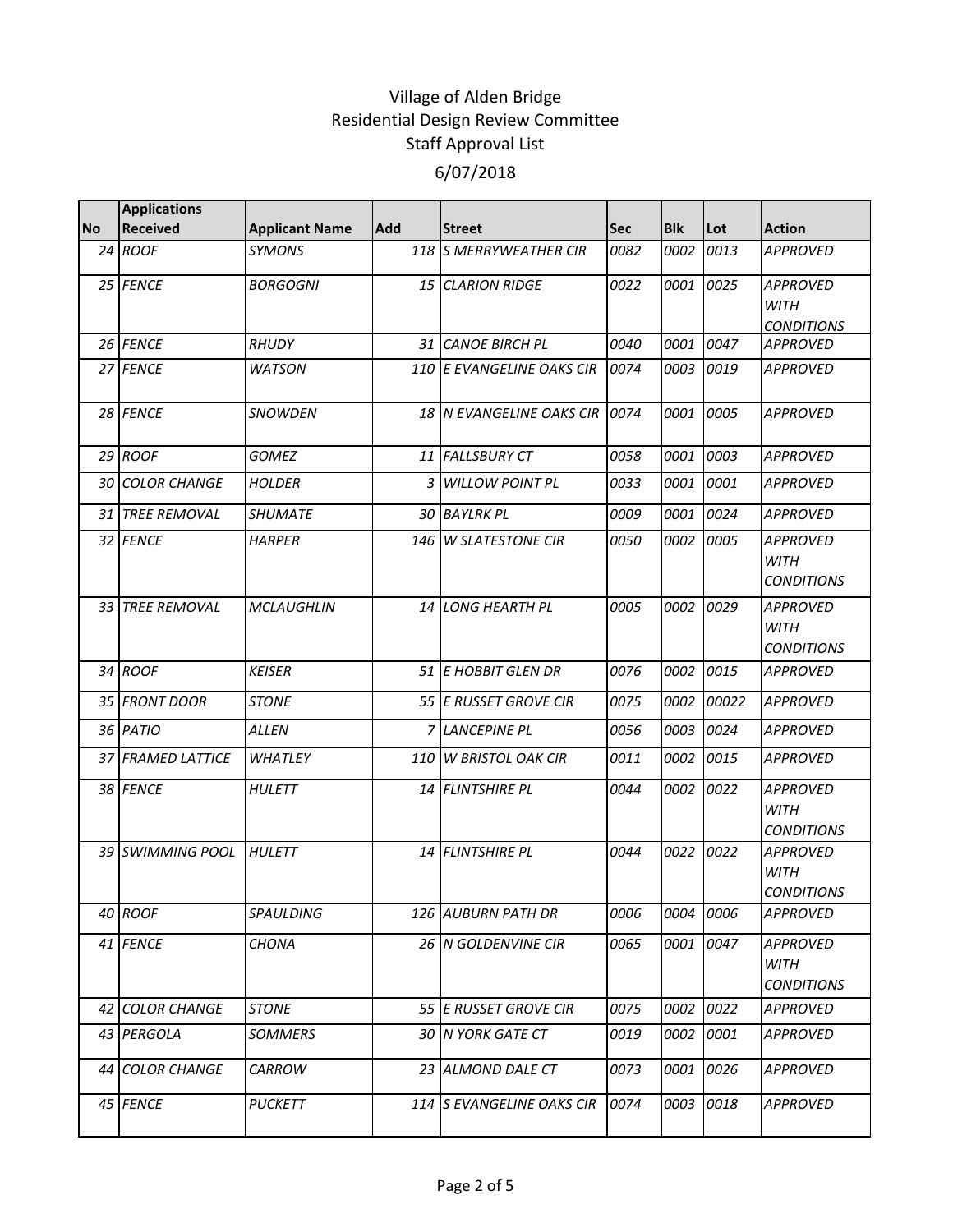|           | <b>Applications</b>          |                       |            |                         |            |            |           |                                                     |
|-----------|------------------------------|-----------------------|------------|-------------------------|------------|------------|-----------|-----------------------------------------------------|
| <b>No</b> | <b>Received</b>              | <b>Applicant Name</b> | <b>Add</b> | <b>Street</b>           | <b>Sec</b> | <b>Blk</b> | Lot       | <b>Action</b>                                       |
|           | 46 FENCE                     | <b>DOMBROWSKI</b>     | 42         | <b>LATTICELEAF PL</b>   | 0065       | 0002       | 0032      | <b>APPROVED</b><br><b>WITH</b><br><b>CONDITIONS</b> |
|           | 47 FENCE                     | <b>MARKMAN</b>        |            | 54 N AUBURN PATH DR     | 0047       | 0001       | 0024      | <b>APPROVED</b>                                     |
|           | 48 COLOR CHANGE              | <b>SZOT</b>           |            | 15 SUNSPREE PL          | 0064       | 0002       | 0038      | <b>APPROVED</b>                                     |
|           | 49 PATIO                     | <b>FEBRES</b>         |            | 27 OWLS COVE            | 0006       | 0004       | 0025      | <b>APPROVED</b>                                     |
|           | 50 SUMMER KITCHEN FEBRES     |                       |            | 27 OWLS COVE            | 0006       | 0004       | 0025      | <b>APPROVED</b>                                     |
|           | 51 FENCE                     | <b>BURKE</b>          |            | 26 W WHISTLERS BEND CIR | 0081       | 0001       | 0034      | <b>APPROVED</b>                                     |
|           | 52 COLOR CHANGE              | <b>MERINO</b>         |            | 22 NEW AVERY            | 0026       | 0001       | 0024      | <b>APPROVED</b>                                     |
|           | 53 COLOR CHANGE              | <b>TSE</b>            |            | 299 N MAPLE GLADE CIR   | 0038       | 0001       | 0031      | <b>APPROVED</b>                                     |
|           | 54 FENCE                     | <b>WISEMAN</b>        |            | 19 WESTWINDS CIR        | 0067       | 0002       | 0007      | <b>APPROVED</b><br><b>WITH</b><br><b>CONDITIONS</b> |
|           | 55 FENCE                     | <b>DAVIES</b>         |            | 15 TIVOLI GARDEN CT     | 0016       | 0002       | 0043      | <b>APPROVED</b>                                     |
|           | 56 ROOF                      | <b>DAVIES</b>         |            | 15 TIVOLI GARDEN CT     | 0016       | 0002       | 0043      | <b>APPROVED</b>                                     |
|           | 57 FENCE                     | <b>GERARDI</b>        |            | 31 JUNIPER GROVE PL     | 0044       | 0001       | 0008      | <b>APPROVED</b><br><b>WITH</b><br><b>CONDITIONS</b> |
|           | 58 ROOF                      | <b>RAO</b>            |            | 101 N APPLE SPRINGS CIR | 0059       | 0001       | 0046      | <b>APPROVED</b>                                     |
|           | 59 FENCE                     | <b>OSTROW</b>         |            | 7 SENTINEL PL           | 0004       | 0002       | 0019      | <b>APPROVED</b><br><b>WITH</b><br><b>CONDITIONS</b> |
|           | 60 POWER<br><b>GENERATOR</b> | <b>RODRIGUEZ</b>      |            | 59 E WHISTLERS BEND CIR | 0081       | 0002       | 0019      | <b>APPROVED</b><br><b>WITH</b><br><b>CONDITIONS</b> |
|           | 61 FENCE                     | <b>BASCONI</b>        |            | 58 N WOODED BROOK CIR   | 0012       |            | 0001 0007 | <b>APPROVED</b><br><b>WITH</b><br><b>CONDITIONS</b> |
|           | 62 FENCE                     | <b>RICHARDSON</b>     |            | 54 N WOODED BROOK CIR   | 0012       | 0001       | 0008      | <b>APPROVED</b><br><b>WITH</b><br><b>CONDITIONS</b> |
|           | 63 TREE REMOVAL              | <b>BLANCO</b>         |            | 30 E GASLIGHT PL        | 0026       | 0001       | 0003      | <b>APPROVED</b>                                     |
|           | 64 SWIMMING POOL             | <b>MCCLAIN</b>        |            | 18 BLUFF CREEK PL       | 0073       | 0002       | 0005      | <b>APPROVED</b><br>WITH<br><b>CONDITIONS</b>        |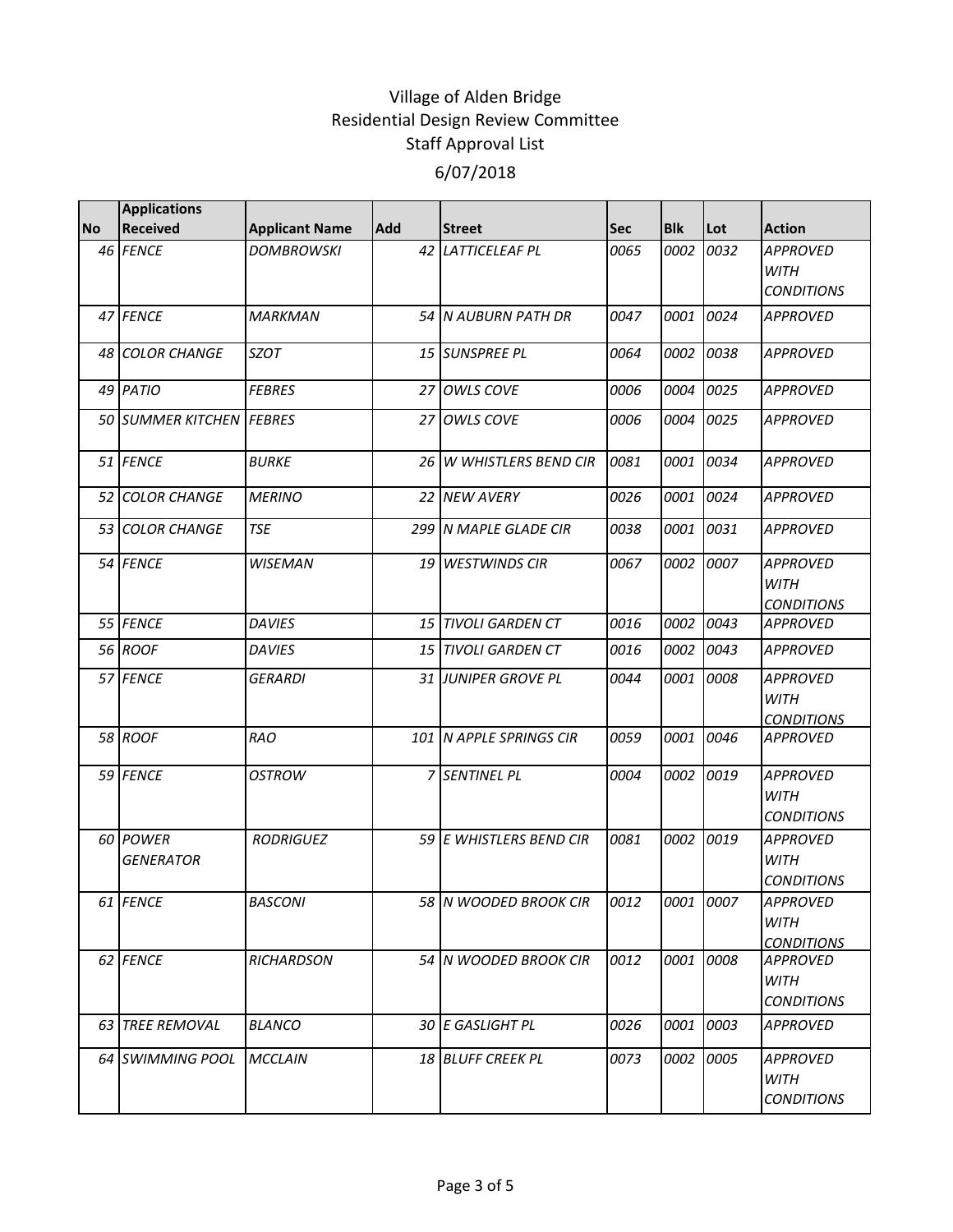|           | <b>Applications</b>        |                       |            |                                         |            |            |      |                                                     |
|-----------|----------------------------|-----------------------|------------|-----------------------------------------|------------|------------|------|-----------------------------------------------------|
| <b>No</b> | <b>Received</b>            | <b>Applicant Name</b> | <b>Add</b> | <b>Street</b>                           | <b>Sec</b> | <b>Blk</b> | Lot  | <b>Action</b>                                       |
|           | 65 PERGOLA                 | ROSS                  |            | 109 W STOCKBRIDGE<br><b>LANDING CIR</b> | 0017       | 0002       | 0009 | <b>APPROVED</b><br><b>WITH</b><br><b>CONDITIONS</b> |
|           | 66 FENCE                   | <b>ANGELKOVA</b>      |            | 35 LAURELHURST CIR                      | 0045       | 0001       | 0009 | <b>APPROVED</b>                                     |
|           | 67 ROOF                    | <b>SKONTRA</b>        |            | 51 SILVER BAYOU CT                      | 0074       | 0002       | 0003 | <b>APPROVED</b>                                     |
|           | 68 FENCE                   | <b>STONE</b>          |            | 55 E RUSSET GROVE CIR                   | 0075       | 0002       | 0022 | <b>APPROVED</b><br><b>WITH</b><br><b>CONDITIONS</b> |
|           | 69 SWIMMING POOL           | <b>MARTINEC</b>       | 43         | <b>VALLEY MEAD PL</b>                   | 0076       | 0001       | 0034 | <b>APPROVED</b><br><b>WITH</b><br><b>CONDITIONS</b> |
|           | 70 PATIO COVER             | <b>MARTINEC</b>       | 43         | <b>VALLEY MEAD PL</b>                   | 0076       | 0001       | 0034 | APPROVED<br><b>WITH</b><br><b>CONDITIONS</b>        |
|           | 71 FIRE PIT                | <b>MARTINEC</b>       |            | 43 VALLEY MEAD PL                       | 0076       | 0001       | 0034 | <b>APPROVED</b><br><b>WITH</b><br><b>CONDITIONS</b> |
|           | 72 SUMMER KITCHEN MARTINEC |                       | 43         | <b>VALLEY MEAD PL</b>                   | 0076       | 0001       | 0034 | <b>APPROVED</b><br><b>WITH</b><br><b>CONDITIONS</b> |
|           | 73 FENCE                   | <b>REI</b>            |            | 14 IN EVANGELINE OAKS CIR               | 0074       | 0001       | 0004 | <b>APPROVED</b>                                     |
|           | 74 PERGOLA                 | <b>ROSS</b>           |            | 109 W SANDALBRANCH CIR                  | 0017       | 0002       | 0009 | <b>APPROVED</b><br><b>WITH</b><br><b>CONDITIONS</b> |
|           | 75 ROOF                    | SANDT                 |            | 171 N MILLPORT CIR                      | 0040       | 0003       | 0007 | <b>APPROVED</b>                                     |
|           | 76 ROOF                    | <b>FEINBERG</b>       |            | 43 CLINGSTONE PL                        | 0050       | 0001       | 0071 | <b>APPROVED</b>                                     |
|           | 77 ROOF                    | GOZA                  | 178        | <b>W EVANGELINE OAKS</b><br><b>CIR</b>  | 0074       | 0003       | 0005 | <b>APPROVED</b>                                     |
|           | 78 COLOR CHANGE            | <b>NELLIS</b>         |            | 3 IVY GARDEN ST                         | 0055       | 0003       | 0026 | <b>APPROVED</b>                                     |
|           | 79 ROOF                    | <b>BROWN</b>          | 119        | <b>GREEN GABLES</b>                     | 0009       | 0001       | 0050 | <b>APPROVED</b>                                     |
|           | 80 WOOD DECK               | DONALD                |            | 100 N ACACIA PARK CIR                   | 0028       | 0005       | 0017 | <b>APPROVED</b>                                     |
|           | 81 FENCE                   | <b>FRYMIRE</b>        |            | 14 LATTICELEAF PL                       | 0065       | 0002       | 0025 | <b>APPROVED</b><br><b>WITH</b><br><b>CONDITIONS</b> |
|           | 82 FENCE                   | <b>COOPER</b>         |            | 10 HOWELL CREEK PL                      | 0036       | 0003       | 0068 | <b>APPROVED</b><br><b>WITH</b><br><b>CONDITIONS</b> |